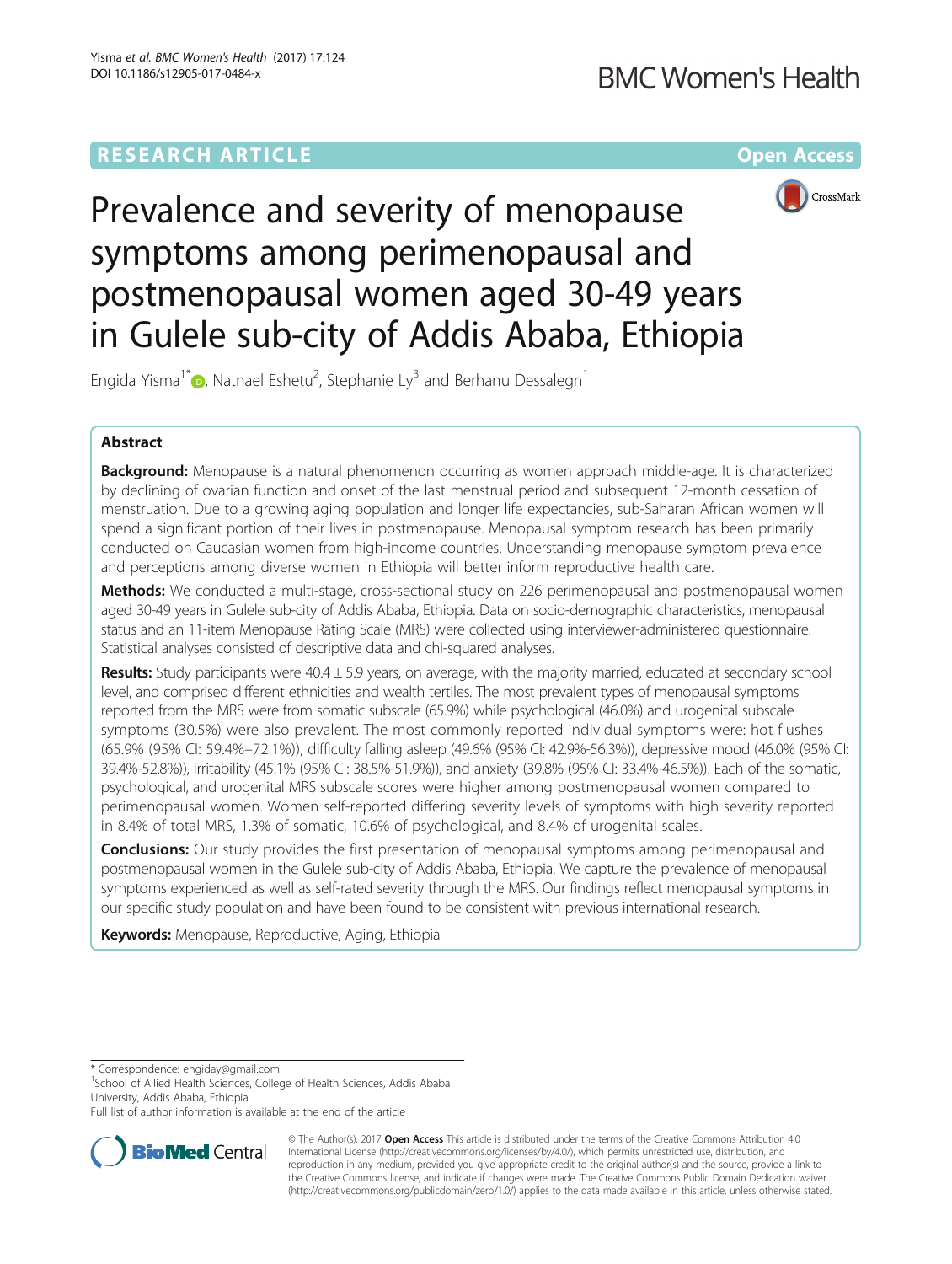# Background

The World Health Organization (WHO) projects a rise in the proportion of adults over age 60 in sub-Saharan Africa from 46 million people in 2015 to 157 million by 2050 [[1](#page-6-0)]. Similarly, sub-Saharan African women can expect an increased life expectancy at 76 years, on average. The prevalence of women experiencing menopause, commonly between the ages of 45 and 55, will also markedly increase. This population poses unique considerations given that sub-Saharan African women will spend a larger proportion of their lives in postmenopause. In Ethiopia alone, the 2007 National Census enumerated 9.7 million women aged 30 or older with 2.1 million in the menopausal age range of 45 to 55 years [\[2](#page-6-0)].

Menopause is a natural phenomenon signaling the reduction of ovarian function and onset of the last menstrual period and is generally diagnosed in retrospect since confirmation occurs only after a 12-month cessation of menstrual periods [\[3](#page-6-0)]. Perimenopause is defined as the transition prior to the last menstrual cycle, when a woman may experience variable or irregular menstrual cycles and hormonal fluctuations, and the 12 months after the final menstrual period. Premenopause is the stage after menarche but before entering menopausal stages with normal fertility function during this phase [\[4](#page-6-0), [5](#page-6-0)]. Postmenopause is defined as the stage beginning 12 months after the last menstrual cycle [\[6](#page-7-0)].

As a woman enters perimenopause, her individual experiences may coincide with role changes and symptom experiences. Symptoms attributed to menopause vary between individuals and cultures, which has been attributed to general aging, menopausal fluctuations, or socially constructed phenomena [[7](#page-7-0)]. The most commonly reported symptoms among women in high-income countries are vasomotor symptoms including hot flushes, vaginal dryness, insomnia, fatigue, and joint pain [[8](#page-7-0)–[10](#page-7-0)]. Several studies conducted among Nigerian women reported menopausal symptoms of joint and bone pain, hot flush, insomnia, anxiety, urinary symptoms, fatigue, and dyspareunia [[11](#page-7-0)–[13\]](#page-7-0). A study conducted among menopausal Ghanaian women reported tiredness, sleeplessness, palpitations, weight gain, hot flushes, and irritability as their common symptoms [\[14\]](#page-7-0). The majority of menopause research has been conducted primarily on Caucasian women from high-income countries, which may influence self-reported symptom in international studies. Inconsistent reports of hot flushes, sexual dysfunction, and depression were found across different ethnicities and countries [[15\]](#page-7-0). The literature has been unclear about associations between menopausal experience with ethnicity, country of origin, or social construction. Furthermore, there is a paucity of research has been conducted on women living in low- and middle-income countries.

In Ethiopia, no known studies investigating the experience of perimenopause has been published. In the present study, we aim to add contextual knowledge to an urban Ethiopian population of women undergoing menopausal transition. We specifically explore prevalence and severity of symptoms among perimenopausal and postmenopausal women aged 30-49 in Gulele sub-city of Addis Ababa, Ethiopia. The restricted age range represents potential variation in entry into menopause, which mean age of menopause among urban Ethiopian women is limited. While the average age of menopause is 51 years globally, the average age varies across geographic regions and is unknown in Ethiopia. To the authors' knowledge, this article will be the first publication in this sub-population and findings have implications to improve and expand upon menopausal health.

# **Methods**

### Study design and participants

The study utilized a multi-stage, cross-sectional study design conducted from April 26, 2015 to May 10, 2015 in the Gulele sub-city. Gulele is one of the ten sub-cities comprising Addis Ababa, Ethiopia. The study was designed to recruit women, defined at age 30-49 years to understand their perceptions and attitudes as they approach their last menstrual period. The following eligibility criteria were applied at recruitment: females, current resident in Gulele sub-city, and aged 30-49 years. Study protocols were ethically approved by an ethical clearance committee of the Department of Nursing and Midwifery of Addis Ababa University. Community-level approvals were given by the Addis Ababa city Administration Health Bureau and Gulele Health Office. Informed verbal and written consents were obtained for each participant.

A multistage, clustered random sampling design was applied. In the first stage, three out of 10 woredas (districts) in the Gulele sub-city were selected by simple random sampling. In the second stage, a total of 8 ketenas (villages) were randomly selected from the three woredas (secondary sampling unit) by simple random sampling. In the third stage, households were selected in each ketena using systematic random sampling. Finally, in the fourth stage, all eligible women in the selected households were recruited for the study until the proportionally allocated sample size was reached.

A total of 599 women aged 30-49 years were identified as eligible for an interview and 588 women consented and participated. In this paper, we included a sub-study of the total participants. We specifically restricted our analysis to women that experienced perimenopause or postmenopause and excluded those premenopause. This sub-analysis allowed us to focus on women actively or recently experiencing menopause.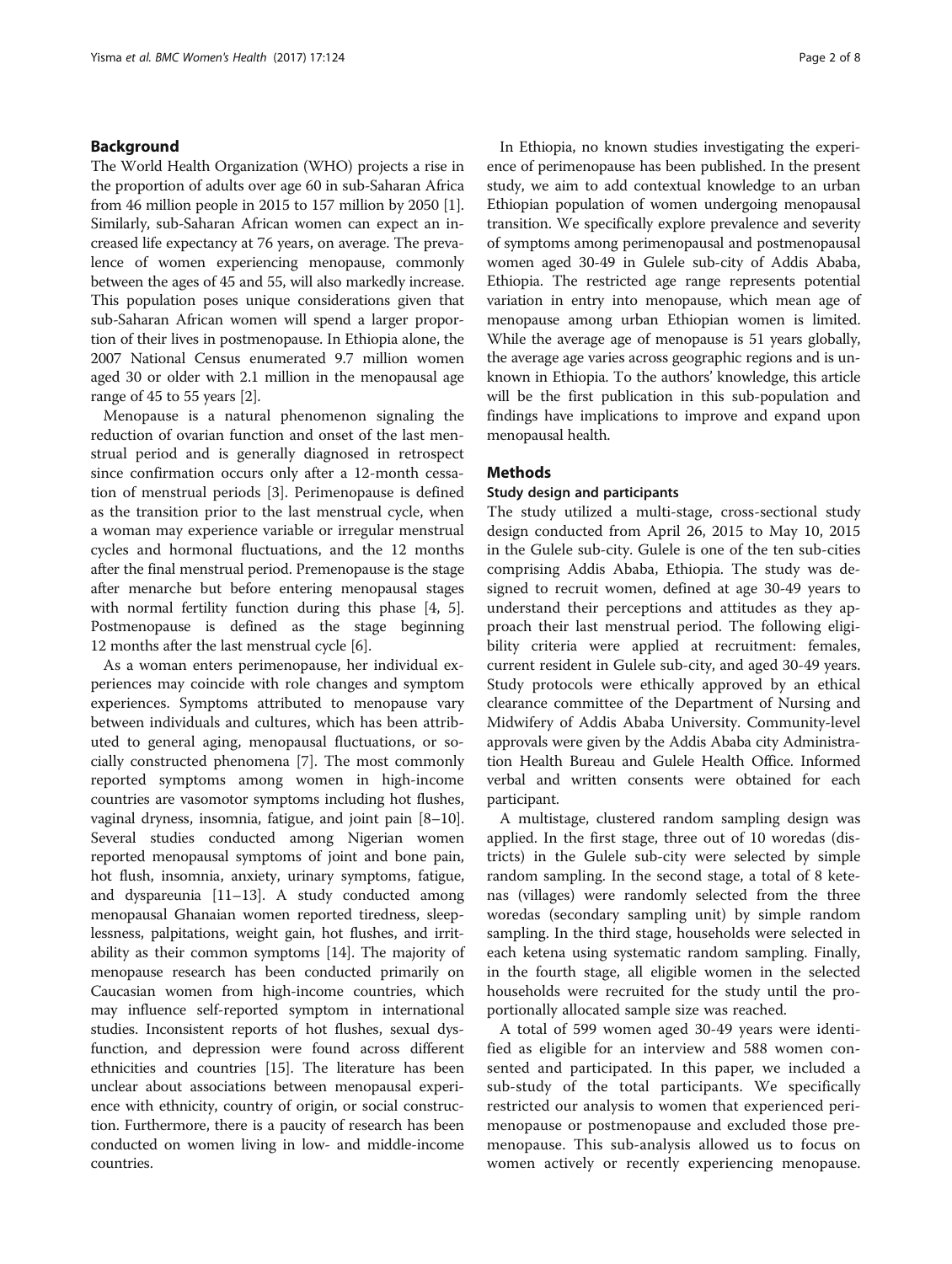Our analysis consisted of 226 perimenopausal and postmenopausal women aged 30-49 years in Gulele sub-city of Addis Ababa, Ethiopia.

# Sample size calculation

The study sample size was estimated using a single population proportion formula, which was calculated with the following assumptions: 95% confidence level, 5% margin of error, and 10.4% expected prevalence of loss of interest in sex as a reported menopause symptom among perimenopausal women (based on a similar study finding among perimenopausal women in Singapore) [[16\]](#page-7-0). Given these assumptions, the required sample size was determined to be 143. Considering a conservative design effect of 1.5 for complex sampling and a nonresponse rate of 5%, the final estimate was 226. Since the larger study included other research objectives, the overall study sample size recruited 599 women aged 30- 49. The results in this article were based on the subsample of 226 perimenopausal and postmenopausal women.

### Data collection instruments and procedures

Data were collected using a pre-tested, intervieweradministered questionnaire, which was initially prepared in English and then translated into Amharic (Additional file [1](#page-6-0)). The study questionnaire was adapted from Ethiopia Demographic and Health Survey 2011 questionnaire [[17\]](#page-7-0), a previous menopausal study, and items from relevant literature reviews [\[18](#page-7-0), [19](#page-7-0)]. Socio-demographic characteristics, menopausal status, and an 11-item Menopause Rating Scale (MRS) were collected from participants [\[20\]](#page-7-0). The MRS is a self-reported subjective scale that has been used in different international populations and validated in clinical and epidemiological studies on menopause symptoms [[21\]](#page-7-0). The MRS is organized with multiple items ranked from 0 (not present) to 4 (very severe) on three main areas: (a) Somatic: hot flushes, heart discomfort, sleeping problems, and muscle or joint problems; (b) Psychological: depressive mood, irritability, anxiety, and physical or mental exhaustion; and (c) Urogenital: sexual issues, bladder problems, and dryness of the vagina. Scores are calculated for individual women as sums of each graded item, each subscale, and overall total. Scores equal to or above 9 (somatic), 7 (psychological), 4 (urogenital), and 17 (total) were defined as severe [[21](#page-7-0), [22\]](#page-7-0).

The questionnaire was tested for comprehension among women aged 30-49 years ( $n = 29$ ) recruited from a nearby area outside of the study population and subsequent revisions were incorporated. Data collection was facilitated by government community health extension workers from the local area and one of the investigators (NE) as a supervisor. In Ethiopia, health extension workers are salaried female community health workers

with secondary-level school education and have completed a one-year training in basic health service delivery. They are selected from the community that they serve, to ensure local familiarity, and work at 75% time [[23](#page-7-0)]. The health extension workers received a day-long training on interviewer-based data collection. Each consented participant was asked whether they had experienced the 11 menopausal symptoms shown in the MRS in the last one month (30 days).

Due to the lack of an appropriate monthly income scale to rank economic status, we decided to rank participants' monthly income based on equally numbered percentile groups. We classified income levels into tertiles, each representing 33.33 percentile levels. Each participant was designated at the lowest, medium, or highest income levels.

### Menopausal status definitions

Menopausal status definitions were adapted from classifications defined by the World Health Organization (WHO) [\[24](#page-7-0)]. Perimenopausal status included women experiencing irregular menses within the last 12 months or an absence of menstrual bleeding for more than 3 months but less than 12 months. Postmenopausal status included women that had spontaneously terminated menstrual bleeding for at least 12 months. Since the study aimed to investigate the prevalence and severity of menopause symptoms, women with iatrogenic menopause ( $n = 9$ ), defined as terminated menstruation after a surgical and/or medical intervention (e.g. chemotherapy or radiotherapy to the ovaries or hysterectomy), were considered postmenopausal [\[19, 24, 25\]](#page-7-0).

### Statistical analysis

The data were entered using the software Epi Info version 7.1.4.0 (CDC, Atlanta, GA, USA). Data were then exported to SPSS version 23.0 (IBM, Armonk, NY, USA) for further processing. Variable recoding and transformations were completed before the final data analysis. Descriptive analyses were performed on all data collected. Chi-Square  $(\chi^2)$  tests of independence were used to examine the association between menopausal status of women and their background information.

# Results

A total of 226 perimenopausal and postmenopausal women aged 30-49 years were included in the study. Among the sampled participants, the mean age was 38.9 years (SD  $\pm$ 5.4) for perimenopausal and 43.5 years (SD ±5.8) for postmenopausal women. Socio-demographic factors of participants included: 158 (69.9%) married, 79 (35.0%) completed secondary (high school) education, 94 (41.6%) full-time homemakers, 44 (19.5%) private sector employees, 40 (17.7%) civil servants, 161 (71.2%) Orthodox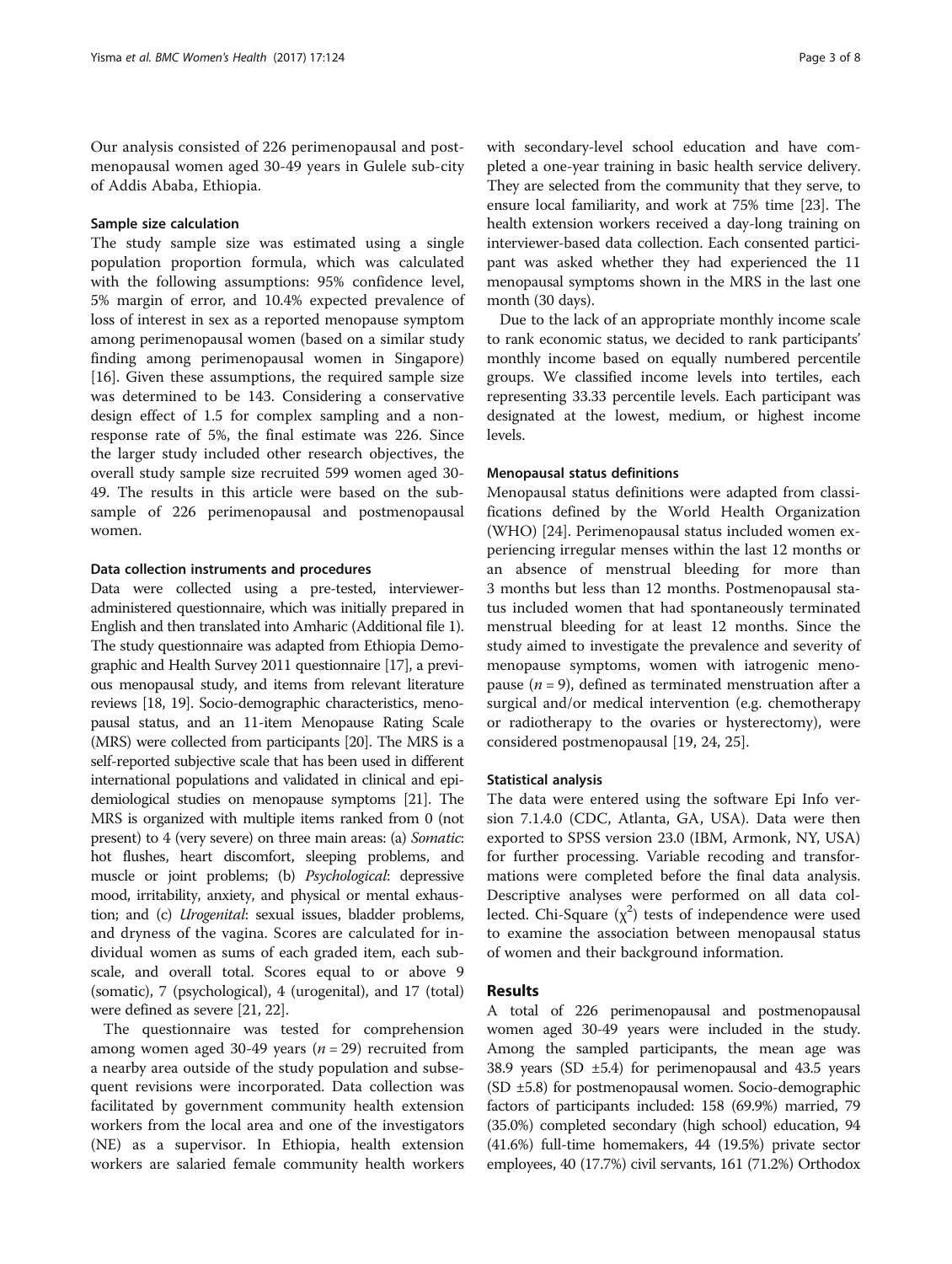Christian, 41 (18.1%) Muslim, and 17 (7.5%) Protestant. Details of the background characteristics of study participants by menopause status are given in Table 1.

# Menstrual history and menopausal status of the study participants

The majority of participants (66.8%) knew their age at menarche with 129 women (85.4%) reported menarche at age 13 years or older while 22 women (14.6%) were less than 13 years old. When assessing current menopausal statuses of participants, 151 (66.8%) women were perimenopausal and 75 (33.2%) were postmenopausal. Of the total 75 postmenopausal women included in our current study, 9 women had hysterectomy. Age at Last Menstrual Period (LMP) was collected for postmenopausal women only and the mean age at LMP for postmenopausal women was  $42.6$  (SD  $\pm 4.2$  years) while the average duration of menopause (number of years since LMP) for these women was  $2.6$  (SD  $\pm$  1.8 years).

### Prevalence of menopausal symptoms

Overall, the five most commonly reported menopause symptoms experienced in the last month as assessed by the MRS included: Hot flushes (65.9% (95% confidence interval [CI]: 59.4%–72.1%)), difficulty falling asleep (49.6% (95% CI: 42.9%-56.3%)), depressive mood (46.0%

Table 1 Characteristics of the study participants by menopause status, Gulele sub-city of Addis Ababa, Ethiopia

|                                                                                              | All                                                                   | Menopausal status                                                     |                                                                | $\overline{P}$ |
|----------------------------------------------------------------------------------------------|-----------------------------------------------------------------------|-----------------------------------------------------------------------|----------------------------------------------------------------|----------------|
|                                                                                              | $(n = 226)$                                                           | Perimenopause ( $n = 151$ )                                           | Postmenopause ( $n = 75$ )                                     |                |
| Age                                                                                          |                                                                       |                                                                       |                                                                | < 0.001        |
| 30-34<br>35-39<br>40-44<br>45-49<br>Mean $(\pm SD)$                                          | 48 (21.2)<br>47 (20.8)<br>44 (19.5)<br>87 (38.5)<br>40.4 $(\pm 5.9)$  | 38 (25.5)<br>41 (27.2)<br>35 (23.2)<br>37 (24.5)<br>38.9 $(\pm 5.4)$  | 10(13.3)<br>6(8.0)<br>9(12.0)<br>50 (66.7)<br>43.5 $(\pm 5.8)$ |                |
| Education                                                                                    |                                                                       |                                                                       |                                                                | < 0.001        |
| None<br>Primary<br>Secondary<br>College/Uni                                                  | 53 (23.5)<br>62 (27.4)<br>79 (35.0)<br>32 (14.2)                      | 19 (12.6)<br>43 (28.5)<br>60 (39.7)<br>29 (19.2)                      | 34 (45.3)<br>19 (25.3)<br>19 (25.3)<br>3(4.0)                  |                |
| Ethnicity <sup>a</sup>                                                                       |                                                                       |                                                                       |                                                                | >0.05          |
| Amhara<br>Oromo<br>Tigre<br>Gurage<br>Others                                                 | 120 (53.1)<br>58 (25.7)<br>28 (12.4)<br>14(6.2)<br>6(2.7)             | 79 (52.3)<br>37 (24.5)<br>23 (15.2)<br>9(6.0)<br>3(2.0)               | 41 (54.7)<br>21 (28.0)<br>5(6.7)<br>5(6.7)<br>3(4.0)           |                |
| Marital status                                                                               |                                                                       |                                                                       |                                                                | < 0.05         |
| Married<br>Single<br>Widowed<br>Divorced                                                     | 158 (69.9)<br>25(11.1)<br>30 (13.3)<br>13(5.8)                        | 109 (72.2)<br>20 (13.3)<br>13(8.6)<br>9(6.0)                          | 49 (65.3)<br>5(6.7)<br>17(22.7)<br>4(5.3)                      |                |
| Religion                                                                                     |                                                                       |                                                                       |                                                                | >0.05          |
| Orthodox<br>Muslim<br>Protestant<br>Others                                                   | 161 (71.2)<br>41 (18.1)<br>17(7.5)<br>7(3.1)                          | 111(73.5)<br>27 (17.9)<br>10(6.6)<br>3(2.0)                           | 50 (66.7)<br>14 (18.7)<br>7(9.3)<br>4(5.3)                     |                |
| Occupation                                                                                   |                                                                       |                                                                       |                                                                | < 0.001        |
| Housewife/Homemaker<br>Private employee<br>Civil servant<br>Merchant<br>NGO worker<br>Others | 94 (41.6)<br>44 (19.5)<br>40 (17.7)<br>28 (12.4)<br>11(4.9)<br>9(4.0) | 47 (31.1)<br>33 (21.9)<br>34 (22.5)<br>23 (15.2)<br>11(7.3)<br>3(2.0) | 47 (62.7)<br>11(14.7)<br>6(8.0)<br>5(6.7)<br>0(0.0)<br>6(8.0)  |                |
| Monthly income                                                                               |                                                                       |                                                                       |                                                                |                |
| (wealth tertiles)                                                                            |                                                                       |                                                                       |                                                                | < 0.001        |
| Lowest<br>Medium<br>Highest                                                                  | 95(42.0)<br>58 (25.7)<br>73 (32.3)                                    | 45 (29.8)<br>41 (27.2)<br>65 (43.0)                                   | 50 (66.7)<br>17(22.7)<br>8(10.7)                               |                |

<sup>a</sup>In Ethiopia, Oromo comprises the largest proportion of ethnic groups followed by Amhara, Tigre and others like Gurage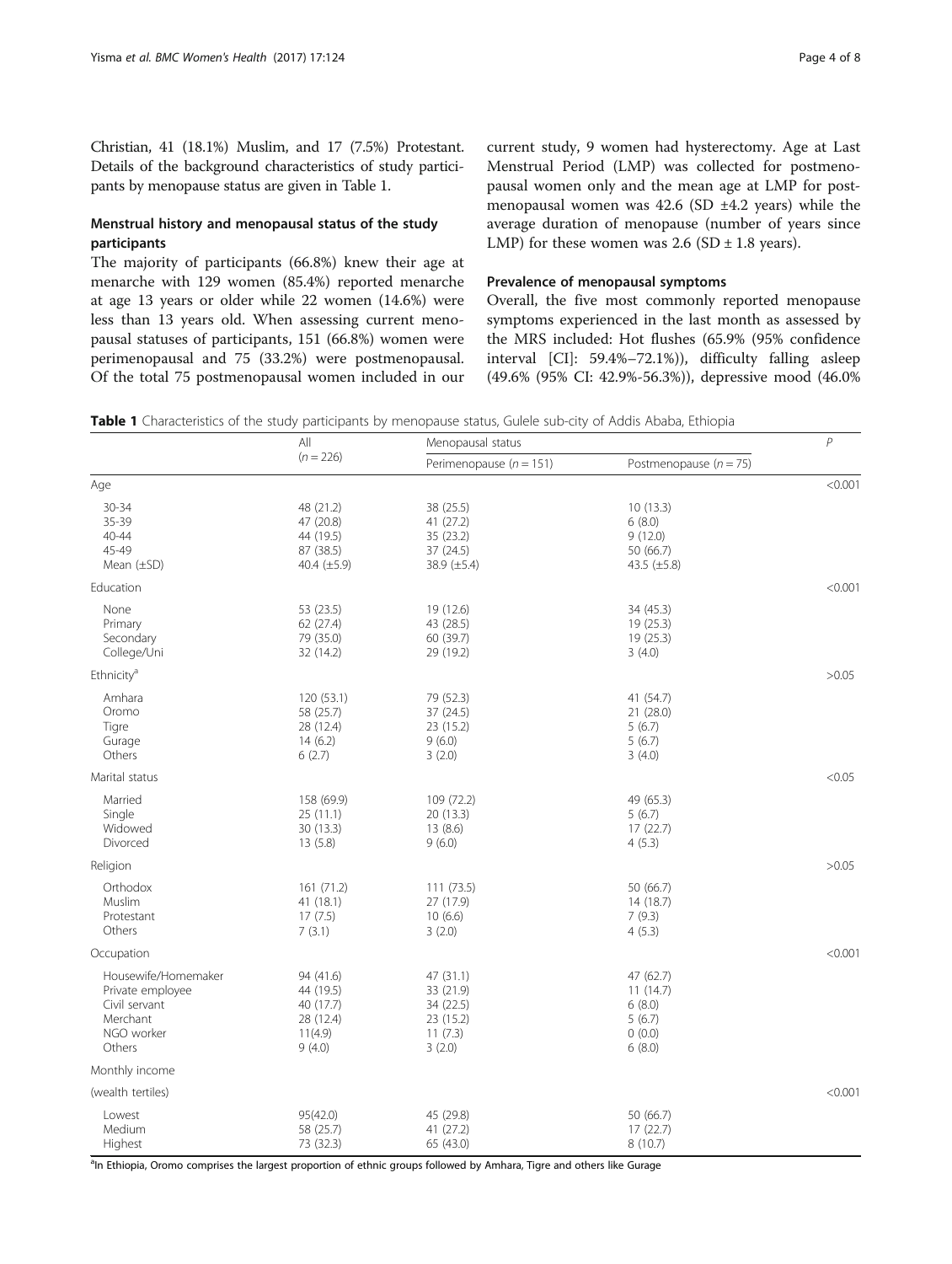(95% CI: 39.4%-52.8%)), irritability (45.1% (95% CI: 38.5%-51.9%)) and anxiety (39.8% (95% CI: 33.4%- 46.5%)). The least prevalent menopause symptoms experienced by women also included: heart discomfort (22.1%), bladder problems (26.1%) and sexual problems (27.0%).

# Prevalence of menopausal symptoms according to menopausal status of women

The prevalence and specific symptoms experienced by each woman differed based on their menopausal status. Postmenopausal women more commonly reported experiencing all three menopause symptom subscale categories (somatic, psychological and urogenital) when compared to perimenopausal women.

Hot flush was the most prevalent somatic subscale symptom reported by both perimenopausal and postmenopausal women in 57.0% and 84.0% of cases, respectively. For psychological subscale symptoms, perimenopausal women most commonly described depressive mood (36.4%) symptoms while both depressive mood and irritability (65.3%) were the most prevalent symptoms experienced by postmenopausal women. For postmenopausal women, dryness of the vagina (64.0%) was the most commonly reported urogenital subscale symptom complaint whereas sexual problems (15.2%) was the most prevalent urogenital symptom reported by perimenopausal women (Table 2).

### Severity of menopausal symptoms

The severity of menopause symptoms was investigated based on the MRS scoring system. About 8.4% of women presented total MRS scores above 17, which is defined as severe. The severity of menopause symptoms by subscale was also investigated. About 10.6% of women scored in the severe range on psychological subscale, 8.4% scored as severe on somatic, and 1.3% on the urogenital subscale (see Table [3](#page-5-0)).

Severity was also assessed for specific menopausal symptoms as detailed in each subscale of the MRS. Table [4](#page-5-0) shows the prevalence of self-rated severity of menopause symptoms from mild to very severe. A small proportion of women (4.0% (95% CI: 1.8%-7.4%)) rated hot flush as severe while 35.0% (95% CI: 28.8%-41.6%) of women rated the symptom as mild.

# **Discussion**

As the demographic shift within Ethiopia and the sub-Saharan African region moves towards an aging population and longer life expectancies, the importance of understanding health needs among older adults is relevant. While research on women in Ethiopia is being conducted, the focus has been on maternal and adolescent health but little attention has been paid to menopausal health. The Menopause Rating Scale is a globally recognized instrument measuring three symptomatic menopause categories with no existing publications gathering data on women from Addis Ababa, Ethiopia. In this study, we applied the first recorded use of the MRS in an urban Ethiopian population.

Women selected for participation in our study  $(n = 226)$ had a mean age of 40.4 years, were married, educated to secondary school level, identified with Amharan and Oromian ethnicities, and practiced Orthodox Christianity. The majority of women were aged 13 or older at menarche, which is consistent with the average age at menarche at 13.5 years among women in a review of 67 countries [[26](#page-7-0)]. All participants included in this sub-analysis were in perimenopausal and postmenopausal stages with mean age at 38.9 and 43.5 years, respectively. Age at the last menstrual period for women in postmenopause was 42.6 years and the average age of duration of menopause (number of years since LMP) for postmenopausal women was 2.6 years. Since this study was the first to collect menopausal data in Addis Ababa, Ethiopia, the mean ages at menarche and

Table 2 Proportion of menopausal symptoms among participants according to menopausal status

| Subscale (menopausal symptoms)                                                               | All $(n = 226)$                                   | Perimenopausal ( $n = 151$ )                   | Postmenopausal ( $n = 75$ )                    |
|----------------------------------------------------------------------------------------------|---------------------------------------------------|------------------------------------------------|------------------------------------------------|
| Somatic                                                                                      |                                                   |                                                |                                                |
| Hot flushes<br>Heart discomfort<br>Difficulty of falling asleep<br>Muscle and joint problems | 149 (65.9)<br>50(22.1)<br>112 (49.6)<br>73 (32.3) | 86(57.0)<br>22(14.6)<br>59 (39.1)<br>28 (18.5) | 63(84.0)<br>28(37.3)<br>53(70.7)<br>45(60.0)   |
| Psychological                                                                                |                                                   |                                                |                                                |
| Depressive mood<br>Irritability<br>Anxiety<br>Physical and sexual exhaustion                 | 104 (46.0)<br>102(45.1)<br>90 (39.8)<br>79 (35.0) | 55(36.4)<br>53(35.1)<br>46(30.5)<br>36 (23.8)  | 49(65.3)<br>49(65.3)<br>44 (58.7)<br>43 (57.3) |
| Urogenital                                                                                   |                                                   |                                                |                                                |
| Sexual problems<br>Bladder problems<br>Dryness of the vagina                                 | 61(27.0)<br>59 (26.1)<br>69 (30.5)                | 23 (15.2)<br>19(12.6)<br>21 (13.9)             | 38 (50.7)<br>40 (53.3)<br>48 (64.0)            |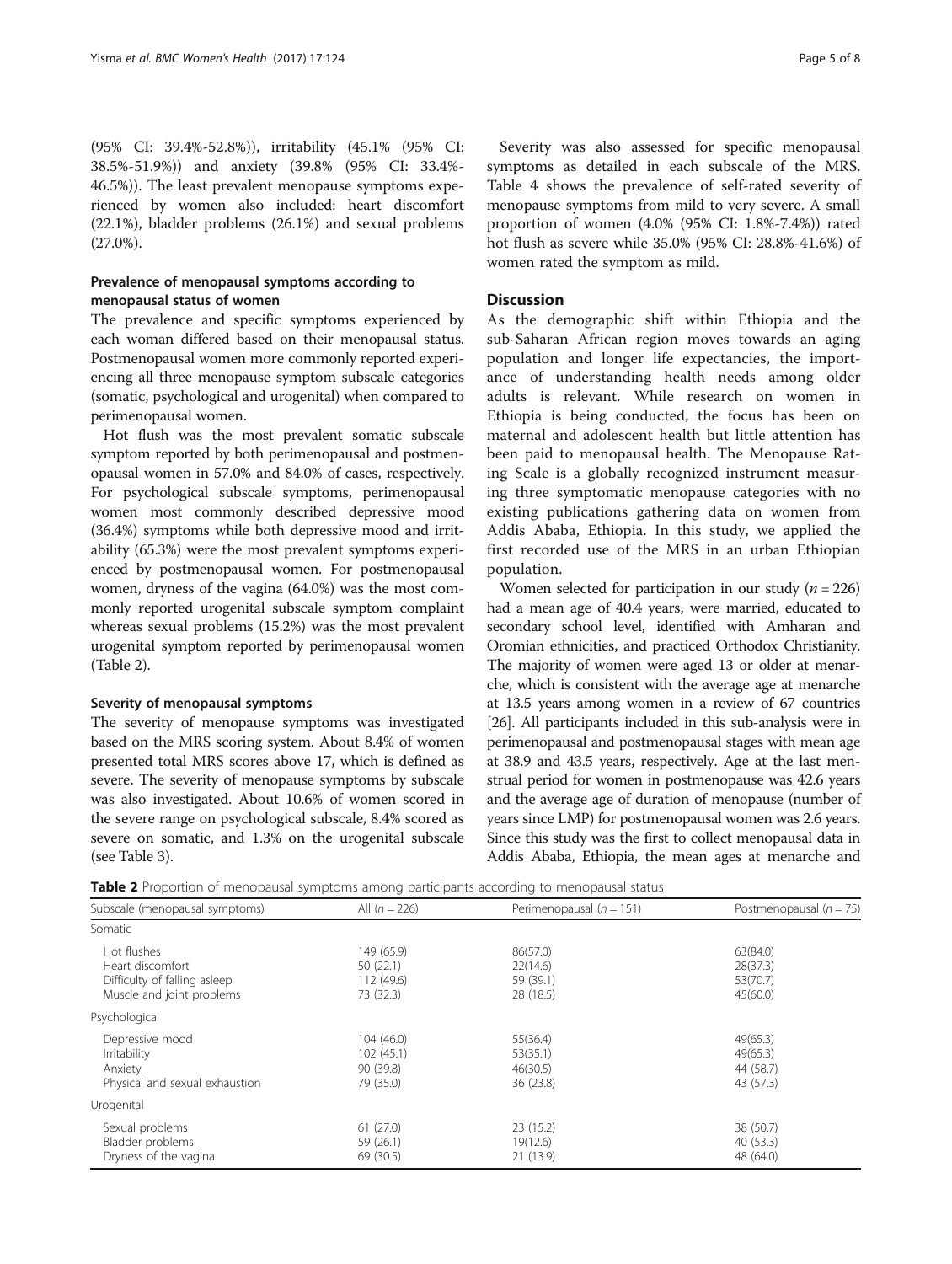<span id="page-5-0"></span>Table 3 Frequency of severe MRS score per each subscale and overall symptoms score of menopause symptoms among perimenopausal and postmenopausal women aged 30-49 years in Gulele, Addis Ababa, Ethiopia

| Menopause symptoms     | Frequency ( $n = 226$ ) | Percent |  |
|------------------------|-------------------------|---------|--|
| Somatic symptoms       |                         | 13      |  |
| Psychological symptoms | 24                      | 10.6    |  |
| Urogenital symptoms    | 19                      | 8.4     |  |
| Overall symptoms       | 19                      | 8.4     |  |

menopause have yet to be reported nationwide to generalize ages to the larger population of Ethiopian women.

Ethiopian menopausal women experienced somatic symptoms (65.9%) most prevalently, followed by psychological (46.0%), and least prevalently, urogenital symptoms (30.5%). The five most commonly reported specific symptoms were: hot flushes (65.9%), difficulty falling asleep (50.0%), depressive moods (46.0%), irritability (45.1%) and anxiety (39.8%), which is consistent with literature in other diverse populations [\[13](#page-7-0), [27, 28](#page-7-0)]. When assessing current menopausal status and symptoms, we found that postmenopausal women experienced higher proportions of nearly every type of menopausal symptoms while perimenopausal women reported lower frequency of symptoms. Among all participants, only 8.4% of women presented total MRS as severe. When considering the most commonly reported symptoms including hot flushes, sleep problems, depressive mood, irritability, anxiety for severity, most women reported their symptoms as mild.

Despite the growing population of aging women globally, few studies have been conducted on menopause in low- and middle-income countries. The sub-Saharan population found to have menopausal articles focused in Nigeria. Our research, similar the Nigerian studies, found high proportions of self-reported bone and joint pain, hot flushes, and physical and mental exhaustion [[11](#page-7-0)–[13](#page-7-0), [27\]](#page-7-0). Nigerian women tended to report symptoms as mild with only 8.6% of participants rating symptoms as severe, which is also consistent with our severe prevalence rate [\[13](#page-7-0)]. A recent Nigerian study found high prevalence of additional symptoms such as insomnia, headache, forgetfulness and palpitations [[12\]](#page-7-0). However, different symptom types were reported in different proportions as compared to the Nigerian studies.

In this study, menopausal vasomotor symptoms, such as hot flushes and night sweats, were the most commonly reported symptoms. The potential to manage vasomotor symptoms using hormone therapy like lowdose oral estradiol or non-hormonal alternatives such as venlafaxine and paroxetine exists [[29](#page-7-0)]. These treatments, in addition to greater awareness of menopausal symptoms and experiences, could form an open dialogue and approach to menopausal management in Addis Ababa.

Our current study has opportunities for expansion on more comprehensive background information, such as detailed medical history, family history, reproductive health experiences, and family member experiences. Additionally, anthropometric measures could be added such as height and weight to explore findings from three separate studies where researchers found that women with a higher body mass index reported more vasomotor symptoms [\[30](#page-7-0)–[32](#page-7-0)]. Other studies have evidenced high levels of physical activity with lower frequency of vasomotor symptoms [[33](#page-7-0)]. Lifestyle factors like smoking and alcohol use have also been linked to hot flushes and earlier menopausal age [[33](#page-7-0)–[35\]](#page-7-0). The onset of menopause and experience of symptoms are also influenced by reproductive factors such as women with low number of births no children, spent limited or no time breastfeeding, or had low usage of oral

| Table 4 Prevalence of self-rated severity of menopausal symptoms among women aged 30-49 in Gulele, Addis Ababa, Ethiopia |  |  |  |
|--------------------------------------------------------------------------------------------------------------------------|--|--|--|
|--------------------------------------------------------------------------------------------------------------------------|--|--|--|

| Symptoms                       | Mild % (95% CI)     | Moderate % (95% CI) | Severe % (95% CI) | Very severe % (95% CI) |
|--------------------------------|---------------------|---------------------|-------------------|------------------------|
| Hot flushes                    | 34.96 (28.8-41.6)   | 26.55 (20.9-32.8)   | $3.98(1.8-7.4)$   | $0.4(0.01-2.4)$        |
| Sleep problems                 | 35.40 (29.17-42.01) | 11.50 (7.65-16.40)  | 2.21 (0.72-5.09)  | $0.44(0.01 - 2.44)$    |
| Depressive mood                | 34.51 (28.33-41.10) | 10.18 (6.56-14.88)  | 1.33 (0.27-3.83)  |                        |
| Irritability                   | 30.53(24.60-36.98)  | 11.95 (8.02-16.90)  | 2.65 (0.98-5.69)  |                        |
| Anxiety                        | 27.43 (21.73-33.74) | 10.18 (6.56-14.88)  | 2.21 (0.72-5.09)  |                        |
| Physical and mental exhaustion | 24.34 (18.89-30.47) | 8.41 (5.14-12.82)   | 2.21 (0.72-5.09)  |                        |
| Joint and muscular discomfort  | 16.81 (12.18-22.34) | 13.27 (9.14-18.40)  | 2.21 (0.72-5.09)  |                        |
| Dryness of vagina              | 23.01 (17.69-29.05) | 5.31 (2.77-9.09)    | 2.21 (0.72-5.09)  |                        |
| Sexual problems                | 19.47 (14.52-25.24) | 5.31 (2.77-9.09)    | 2.21 (0.72-5.09)  |                        |
| Bladder problems               | 17.26 (12.57-22.83) | $6.19(3.43-10.18)$  | 2.65 (0.98-5.69)  |                        |
| Heart discomfort               | 14.69 (10.27-19.89) | $6.19(3.43-10.18)$  | 1.33 (0.27-3.83)  |                        |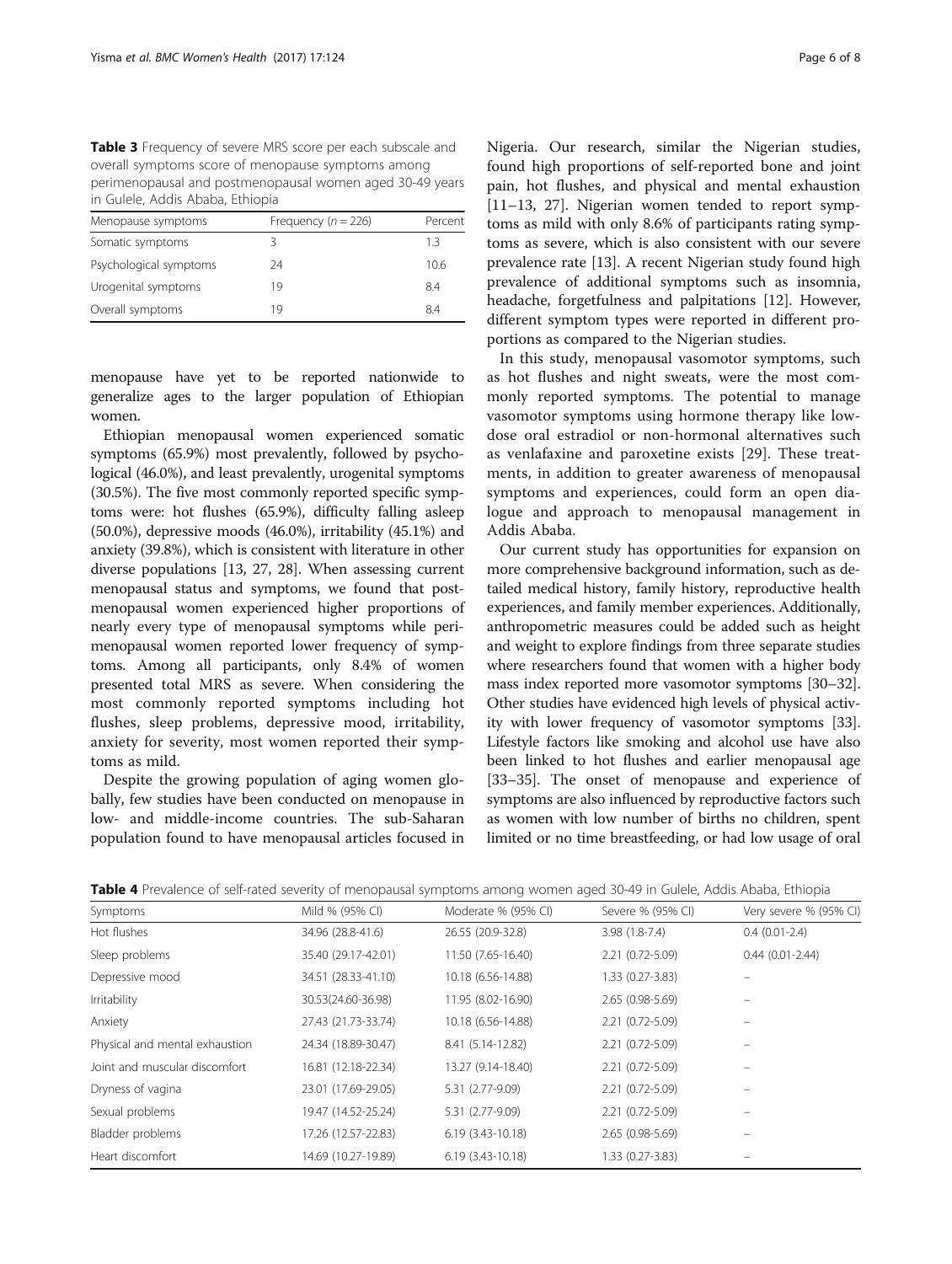<span id="page-6-0"></span>contraceptives reported an earlier onset of menopause [[33](#page-7-0)]. Thus, we believe that future research potential on menopausal Ethiopian women could have far-reaching novel areas.

The current study has notable limitations. First, the study assessed only the prevalence and severity of menopause symptoms among women aged 30-49 years in the Gulele sub-city of Addis Ababa, Ethiopia. Our findings are not generalizable to the overall Ethiopian female population nor Addis Ababa. Second, the original study had an age restriction at 49 years to capture the perimenopausal stage but lacks samples of women further in postmenopause. Third, the study did not collect data on hormonal therapy use and/or other options for treatment of menopause symptoms. Finally, our study was a cross-sectional design, limiting ability to infer causality and confounding. Longitudinal studies addressing a larger population of Ethiopian women to assess menopause symptom experience and possible risk factors should be established. Given limitations in research infrastructure, our study conducted the most available research on this special population.

# Conclusions

The prevalence and severity of menopause symptoms among perimenopausal and postmenopausal women aged 30-49 years residing in Gulele was assessed using the Menopause Rating Scale (MRS). The most commonly reported individual symptoms were: hot flushes, difficulty falling asleep, depressive moods, irritability and anxiety. The somatic, psychological, and urogenital subscale symptoms of menopause were higher among postmenopausal women compared to perimenopausal women. Women reported psychological menopause symptoms as the most severe experience.

Our initial results provide an opportunity for expansion into further studies to enumerate the true prevalence of menopause and menopausal symptoms in Ethiopia. The MRS instrument could be applied to different urban and rural populations. Future work should be conducted to better understand the unmet health needs of Ethiopian women entering or experiencing menopause.

# Additional file

[Additional file 1:](dx.doi.org/10.1186/s12905-017-0484-x) The study questionnaire in both English and Amharic languages. It consists of comprehensive information regarding the participants' socio-demographic characteristics, menopausal status, menopause knowledge and attitude, and an 11-item Menopause Rating Scale. (PDF 365 kb)

#### Abbreviations

CDC: Centers for Disease Control and Prevention; CI: Confidence Interval; LMP: Last Menstrual Period; MRS: Menopause Rating Scale; WHO: World Health Organization

#### Acknowledgements

The authors would like to acknowledge the study participants for their time and engagement in the study. The health extension workers, data collectors, made data collection possible and the authors are grateful.

### Funding

This study was funded by Addis Ababa University, Addis Ababa, Ethiopia. The university had no role in the design of the study and collection, analysis, and interpretation of data and in writing the manuscript.

#### Availability of data and materials

The dataset used during the current study are available from the corresponding author on reasonable request.

#### Authors' contributions

All authors (EY, NE, SL and BD) contributed to the design of the study and the interpretation of data. EY performed the data analysis. EY and SL drafted the manuscript. All other authors (NE and BD) critically revised the draft manuscript. All authors read and approved the final manuscript. EY is the guarantor of the paper.

### Ethics approval and consent to participate

The study was conducted after obtaining clearance from the ethical review committee of Department of Nursing and Midwifery of Addis Ababa University and from the ethical review committee of Addis Ababa city Administration Health Bureau. No personal identifiers of study participants were taken and data remained anonymous. Participation in the study was on a voluntary basis. The purpose and nature of the study was described to the study participants and participation in the study had no physical risks. Since the study also entailed culturally sensitive sexual information, data collection was conducted by the same-gender data collectors (female health extension workers). Women participated in the study after written informed consent was obtained in their native language to ensure comprehension. The completed questionnaire was kept in a secured place where access to it outside of the investigative team is impossible.

### Consent for publication

This information is not relevant.

### Competing interests

The authors declare that they have no competing interests.

### Publisher's Note

Springer Nature remains neutral with regard to jurisdictional claims in published maps and institutional affiliations.

### Author details

<sup>1</sup>School of Allied Health Sciences, College of Health Sciences, Addis Ababa University, Addis Ababa, Ethiopia. <sup>2</sup>Department of Nursing and Midwifery College of Health Sciences, Mizan-Tepi University, Mizan, Ethiopia. <sup>3</sup>California Center for Population Research and Department of Community Health Sciences, UCLA Fielding School of Public Health, University of California Los Angeles (UCLA), Los Angeles, CA, USA.

### Received: 7 March 2016 Accepted: 28 November 2017 Published online: 08 December 2017

### References

- 1. WHO: World Report on Ageing and Health. Geneva: World Health Organization; 2015.
- 2. Central Statistical Agency. The 2007 Population and Housing Census of Ethiopia. Addis Ababa: Federal Democratic Republic of Ethiopia, Population Census Commission, Central Statistical Agency; 2010.
- 3. Barnabei VM. Making the Diagnosis. In R. Wang-Cheng, J. M. Neuner, & V. M. Barnabei (Eds.), Menopause (p. 212). Philadelphia: The American College of Physicians; 2007
- 4. Brinton RD, Yao J, Yin F, Mack WJ, Cadenas E. Perimenopause as a neurological transition state. Nat Rev Endocrinol. 2015;11(7):393–405.
- 5. Harlow SD, Gass M, Hall JE, Lobo R, Maki P, Rebar RW, Sherman S, Sluss PM, de Villiers TJ. Executive summary of the stages of reproductive aging workshop + 10: addressing the unfinished agenda of staging reproductive aging. Menopause. 2012;19(4):387–95.